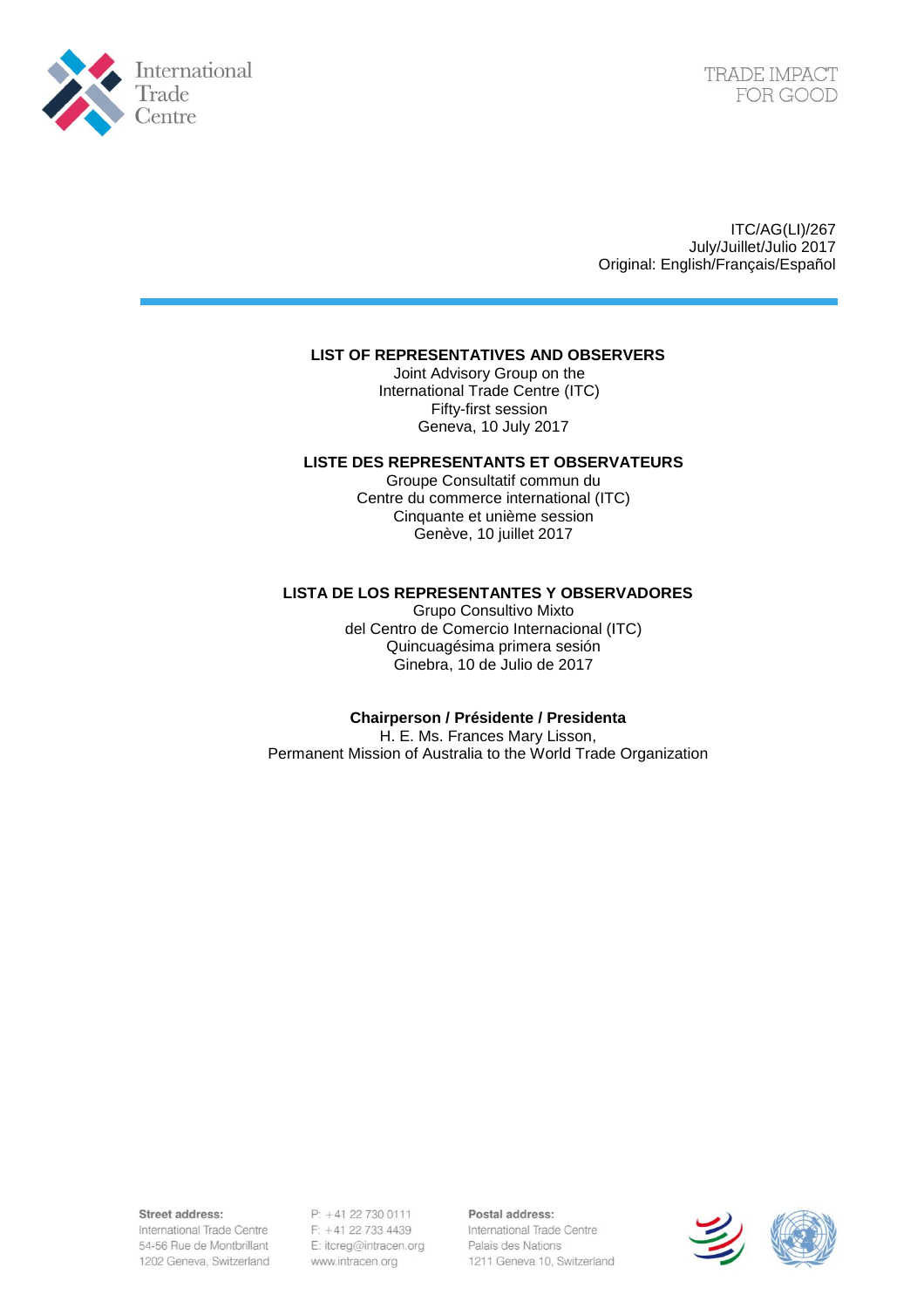| <b>ALGERIA</b>    | Mr. Toufik Djouama<br><b>Minister Counsellor</b><br>Deputy Permanent Representative<br>Permanent Mission of the People's Democratic Republic of Algeria to<br>the United Nations Office and other International Organizations at<br>Geneva<br>Mr. Said Meziane<br>Counsellor<br>Permanent Mission of the People's Democratic Republic of Algeria to<br>the United Nations Office and other International Organizations at<br>Geneva |
|-------------------|-------------------------------------------------------------------------------------------------------------------------------------------------------------------------------------------------------------------------------------------------------------------------------------------------------------------------------------------------------------------------------------------------------------------------------------|
| <b>ANGOLA</b>     | Ms. Luisa Garia Da Silva Assis<br>Delegate<br>Permanent Mission of the Republic of Angola to the United Nations<br>Office and other International Organizations at Geneva                                                                                                                                                                                                                                                           |
| <b>ARGENTINA</b>  | Mr. Gabriel Martinez<br>Minister, Deputy Permanent Representative<br>Permanent Mission of the Argentine Republic to the United Nations<br>Office and other International Organizations at Geneva<br>Mr. Matías Leonardo Ninkov<br><b>Second Secretary</b><br>Permanent Mission of the Argentine Republic to the United Nations<br>Office and other International Organizations at Geneva                                            |
| <b>AUSTRALIA</b>  | H.E. Ms. Frances Mary Lisson<br>Ambassador<br>Permanent Mission of Australia to the WTO<br>Mr. Dmitri Grozoubinski<br>Second Secretary<br>Permanent Mission of Australia to the WTO                                                                                                                                                                                                                                                 |
| <b>AZERBAIJAN</b> | Ms. Kamala Kuseyuli Abishova<br><b>Third Secretary</b><br>Permanent Mission of Azerbaijan to the United Nations Office and<br>other International Organizations at Geneva                                                                                                                                                                                                                                                           |
| <b>BARBADOS</b>   | Mr. Dwaine Inniss<br><b>First Secretary</b><br>Permanent Mission of Barbados to the United Nations Office at<br>Geneva                                                                                                                                                                                                                                                                                                              |
| <b>BENIN</b>      | H.E. Mr. Eloi Laourou<br>Ambassador<br>Permanent Mission of the Republic of Benin to the United Nations<br>Office at Geneva<br>Mr. Chite Ahove<br>Counsellor<br>Permanent Mission of the Republic of Benin to the United Nations<br>Office at Geneva<br>Mr. Seth Tebe<br><b>First Secretary</b>                                                                                                                                     |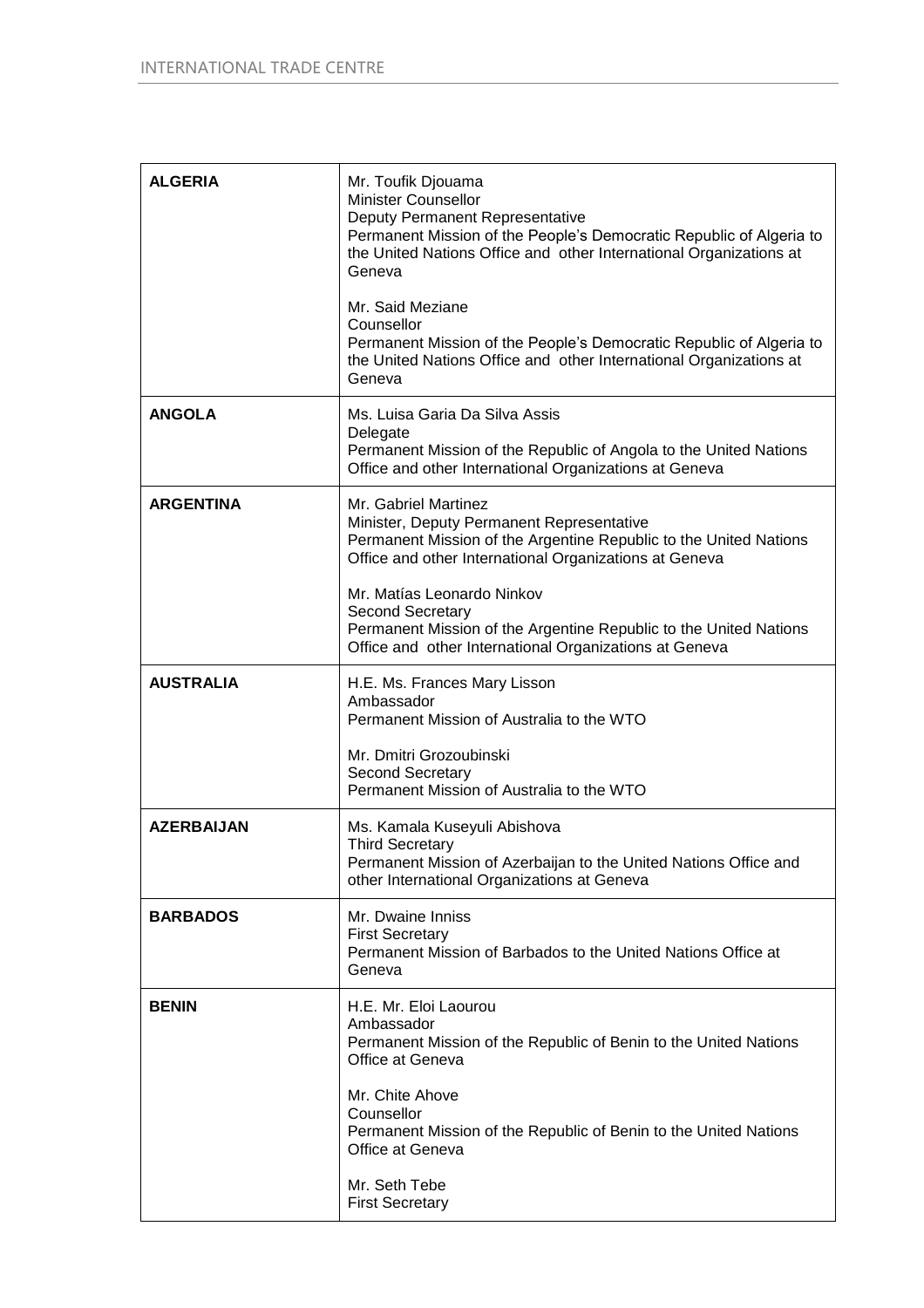|                          | Permanent Mission of the Republic of Benin to the United Nations<br>Office at Geneva                                                                                                                                                                                                                                                                                                                                                                              |
|--------------------------|-------------------------------------------------------------------------------------------------------------------------------------------------------------------------------------------------------------------------------------------------------------------------------------------------------------------------------------------------------------------------------------------------------------------------------------------------------------------|
| <b>BRAZIL</b>            | Mr. João Gabriel Ayello Leite<br>Second Secretary<br>Permanent Mission of Brazil to the WTO and other Economic<br>Organizations in Geneva                                                                                                                                                                                                                                                                                                                         |
| <b>BRUNEI DARUSSALAM</b> | Mr. Yusri Yahya<br><b>Second Secretary</b><br>Permanent Mission of Brunei Darussalam to the United Nations<br>Office, WTO and other International Organizations                                                                                                                                                                                                                                                                                                   |
| <b>BURUNDI</b>           | H.E. Mr. Rénovat Tabu<br>Ambassador<br>Permanent Mission of the Republic of Burundi to the United Nations<br>Office and other International Organizations at Geneva<br>Ms. Thérèse Manirambona<br><b>First Counsellor</b><br>Chargé d'affaires, a.i.<br>Permanent Mission of the Republic of Burundi to the United Nations<br>Office and other International Organizations at Geneva                                                                              |
| <b>CAMBODIA</b>          | H.E. Mr. Rithi Pich<br>Ambassador to the WTO<br>Permanent Mission of the Kingdom of Cambodia to the WTO<br>Mr. Thay Bunthon<br>Deputy Permanent Representative<br>Permanent Mission of the Kingdom of Cambodia to the United<br>Nations Office and other International Organizations at Geneva<br>Ms. Socheata Hang<br>Counsellor<br>Permanent Mission of the Kingdom of Cambodia to the United<br>Nations Office and other International Organizations at Geneva |
| <b>CANADA</b>            | Ms. Julie Emond<br><b>First Secretary</b><br>Permanent Mission of Canada to the WTO                                                                                                                                                                                                                                                                                                                                                                               |
| <b>CHILE</b>             | H.E. Mr. Héctor Casanueva<br>Ambassador<br>Permanent Mission of Chile to the WTO<br>Mr. Jorge Vidal<br><b>First Secretary</b><br>Permanent Mission of Chile to the WTO                                                                                                                                                                                                                                                                                            |
| <b>CHINA</b>             | Ms. Wenliang Yao<br>Deputy Permanent Representative<br>Permanent Mission of China to the United Nations Office and other<br>International Organizations at Geneva<br>Mr. Ling Huang<br><b>First Secretary</b>                                                                                                                                                                                                                                                     |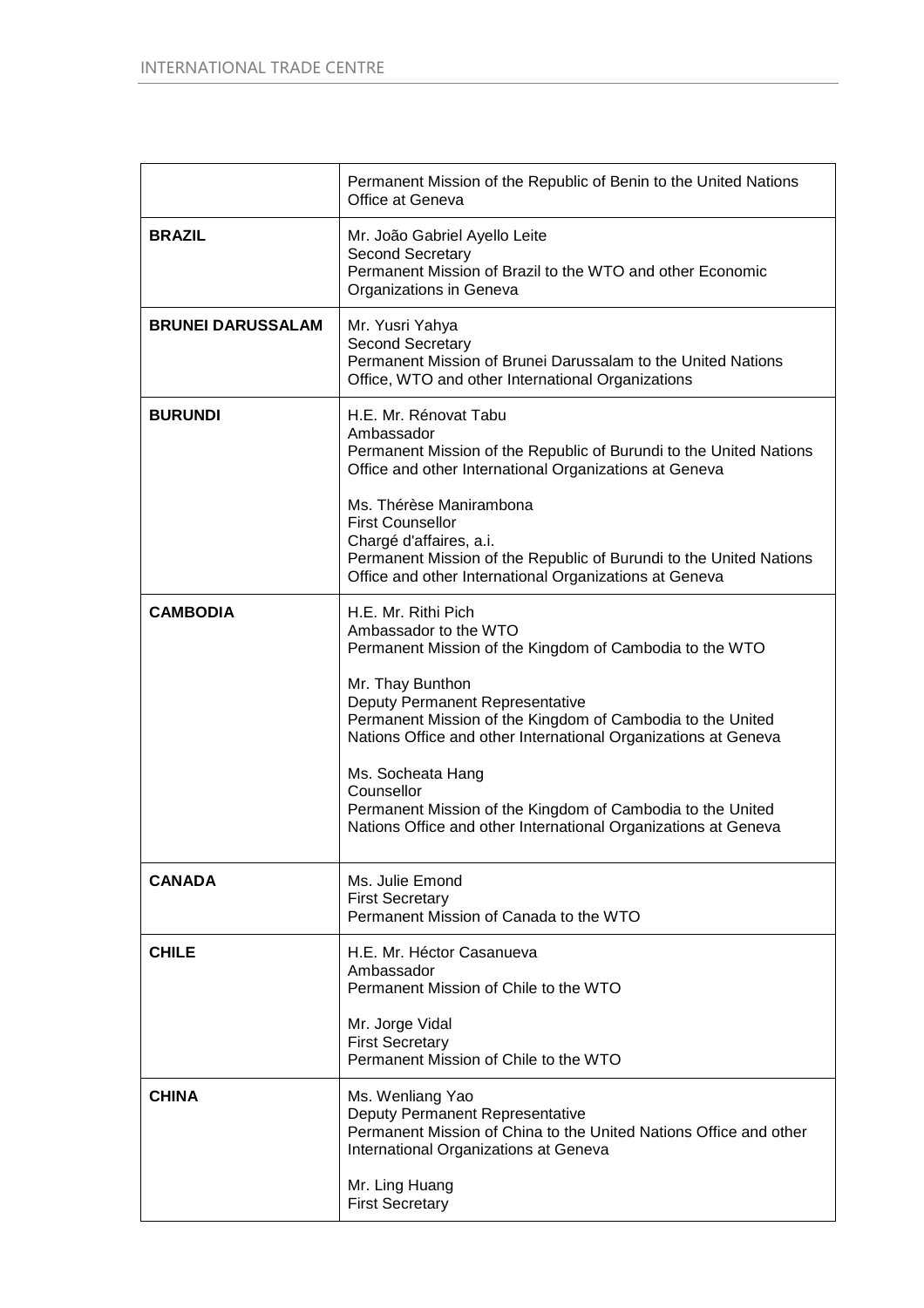|                    | Permanent Mission of China to the United Nations Office and other<br>International Organizations at Geneva                                                                                                                              |
|--------------------|-----------------------------------------------------------------------------------------------------------------------------------------------------------------------------------------------------------------------------------------|
|                    | Ms. Xiao Fang<br><b>Third Secretary</b><br>Permanent Mission of China to the United Nations Office and other<br>International Organizations at Geneva                                                                                   |
| <b>COLOMBIA</b>    | Mr. Daniel Arboleda Cortes<br><b>Commercial Counsellor</b><br>Permanent Mission of Colombia to the WTO                                                                                                                                  |
| <b>CONGO</b> (the) | Mr. Fred Morgan Iloki Oyouka<br><b>Economic and Commercial Counsellor</b><br>Permanent Mission of the Republic of the Congo to the United<br>Nations Office and other International Organizations at Geneva                             |
| <b>CUBA</b>        | Ms. Madelyn Rodriguez Lara<br><b>First Secretary</b><br>Permanent Mission of the Republic of Cuba to the United Nations<br>Office and other International Organizations at Geneva                                                       |
| <b>DENMARK</b>     | Mr. Henrik Vistisen<br><b>Chief Advisor</b><br>Ministry of Foreign Affairs<br><b>Government of Denmark</b>                                                                                                                              |
| <b>ECUADOR</b>     | H.E. Mr. Juan Falconi Puig<br>Ambassador<br>Permanent Mission of the Republic of Ecuador to the WTO                                                                                                                                     |
|                    | Mr. Juan Carlos Castrillon<br>Minister<br>Permanent Mission of the Republic of Ecuador to the WTO                                                                                                                                       |
|                    | Ms. Heidi Vascones<br><b>Third Secretary</b><br>Permanent Mission of the Republic of Ecuador to the WTO                                                                                                                                 |
| <b>EGYPT</b>       | Ms. Ibtissam Hassan<br>Counsellor<br>Permanent Mission of Egypt to the United Nations Office and other<br>International Organizations in Geneva                                                                                         |
| <b>EL SALVADOR</b> | Ms. Carmen Elena Castillo<br>Ambassador<br>Permanent Mission of El Salvador to the United Nations Office and<br>other International Organizations in Geneva                                                                             |
| <b>ETHIOPIA</b>    | Mr. Yosef Kassaye,<br>Minister Counsellor and Deputy Mission Head<br>Permanent Mission of the Federal Democratic Republic of Ethiopia to<br>the United Nations Office at Geneva and other International<br>Organizations in Switzerland |
|                    | Mr. Geremew Ayalew Haile<br><b>Minister Counsellor</b>                                                                                                                                                                                  |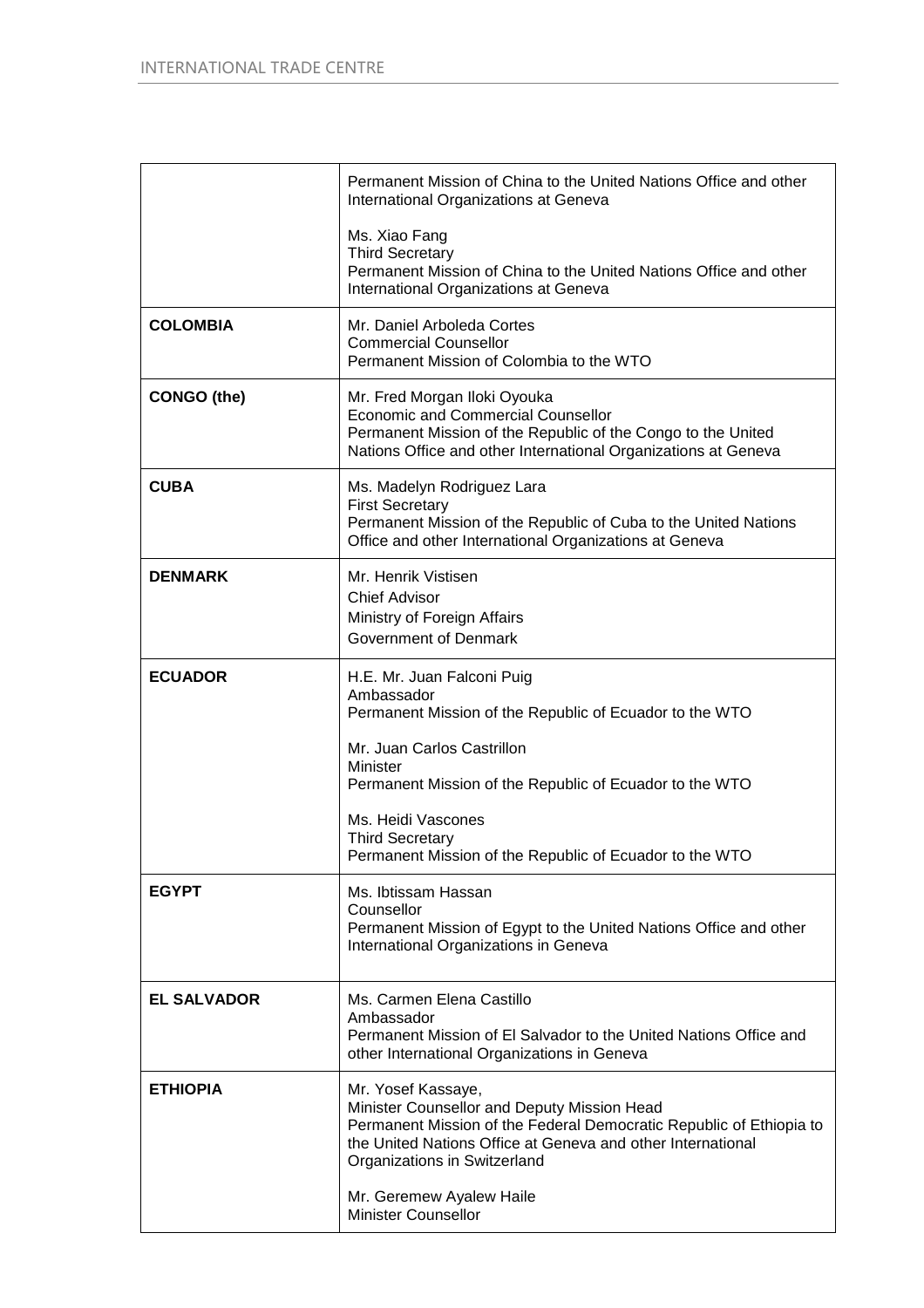|                    | Permanent Mission of the Federal Democratic Republic of Ethiopia to<br>the United Nations Office at Geneva and other International<br>Organizations in Switzerland                                                     |
|--------------------|------------------------------------------------------------------------------------------------------------------------------------------------------------------------------------------------------------------------|
|                    | Mr. Solomon Mamo Basha<br><b>First Secretary</b><br>Permanent Mission of the Federal Democratic Republic of Ethiopia to<br>the United Nations Office at Geneva and other International<br>Organizations in Switzerland |
| <b>FINLAND</b>     | Mr. Antti Piispanen<br><b>Commercial Counsellor</b><br><b>Finland Department for External Economic Relations</b>                                                                                                       |
|                    | Ms. Kari Puurunen<br>Minister-Counsellor<br>Permanent Mission of Finland to the United Nations<br>Office and International Organizations at Geneva                                                                     |
|                    | Ms. Laila Clyne<br><b>Second Secretary</b><br>Permanent Mission of Finland to the United Nations Office and<br>International Organizations at Geneva                                                                   |
| <b>GAMBIA, THE</b> | Hon. Ms. Fatoumata Tambajang<br>Vice President and Minister of Women Affairs<br>The Gambia Government                                                                                                                  |
|                    | Dr. Isatou Touray<br>Minister of Trade, Industry, Regional Integration and Employment<br>The Gambia Government                                                                                                         |
|                    | Mr. Hamat Ngai Kumba Bah<br>Minister of Tourism and Culture<br>The Gambia Government                                                                                                                                   |
|                    | Ms. Naffie Barry<br><b>Permanent Secretary</b><br>Minister of Trade, Industry, Regional Integration and Employment of<br>The Gambia Government                                                                         |
|                    | Bafuru Camara- Ceesay<br><b>Assistant Director of Trade</b><br>Ministry of Trade, Industry, Regional Integration and Employment<br>The Gambia Government                                                               |
|                    | Ms. Amie Baldeh<br>Trade Economist<br>Ministry of Trade, Industy, Regional Integration and Employment The<br>The Gambia Government                                                                                     |
|                    | Ms. Nancy Aminata Niang<br><b>Permanent Secretary</b><br>Office of the Vice President<br>The Gambia Government                                                                                                         |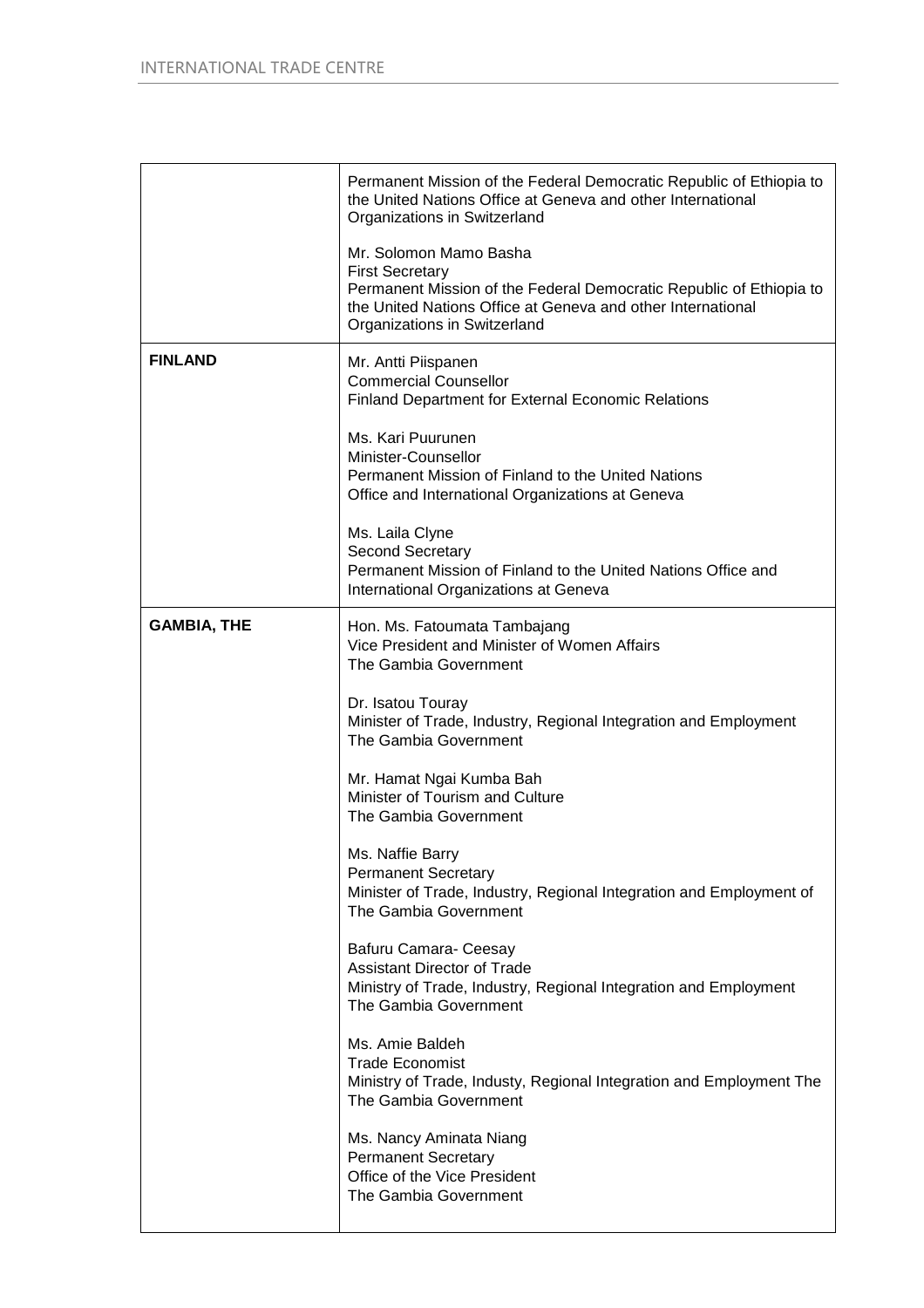|                | H.E. Mr. Teneng Mba Jaiteh<br>Ambassador<br>Embassy of The Gambia, Brussels                                                                                                       |
|----------------|-----------------------------------------------------------------------------------------------------------------------------------------------------------------------------------|
|                | Muhammad M. Jagana<br>President<br>The Gambia Chamber of Commerce and Industry                                                                                                    |
|                | Mr. Assan Faal<br>CEO<br>Gambia Investment and Export Promotion Agency                                                                                                            |
|                | Mr. Abdoulie Hydara<br><b>Director General</b><br>Gambia Tourism Board                                                                                                            |
| <b>GERMANY</b> | Ms. Daniela Zehentner-Capell<br><b>Head of Trade</b><br><b>Germany BMZ</b>                                                                                                        |
|                | Mr. Hendrik Schmitz Guinote<br>Counsellor<br>Permanent Mission of the Federal Republic of Germany to the United<br>Nations Office and other International Organizations at Geneva |
| <b>GHANA</b>   | Mr. Kwame Ntim Donkoh<br><b>Minister Commercial</b><br>Permanent Mission of the Republic of Ghana to the United Nations<br>Office and Specialized Agencies at Geneva              |
| <b>HUNGARY</b> | Mr. Tamàs Vattai<br><b>First Secretary</b><br>Permanent Mission of Hungary to the World Trade Organization                                                                        |
| <b>INDIA</b>   | Dr. Sadre Alam<br><b>First Secretary</b><br>Permanent Mission of India to the United Nations Office and other<br>International Organizations at Geneva                            |
| <b>IRELAND</b> | Ms. Mary Barrett<br>Assistant Principal, Multilateral Unit<br><b>Irish Aid</b>                                                                                                    |
| <b>JAPAN</b>   | Mr. Tomochika Uyama<br>Deputy Director General of Economic Bureau<br>Ministry of Foreign Affairs<br>Government of Japan                                                           |
|                | Mr. Naoto Ito<br>Counsellor<br>Permanent Mission of Japan to the United Nations Office and other<br>International Organizations at Geneva                                         |
|                | Ms. Saeko Hashimoto<br>Second Secretary<br>Permanent Mission of Japan to the United Nations Office and other<br>International Organizations at Geneva                             |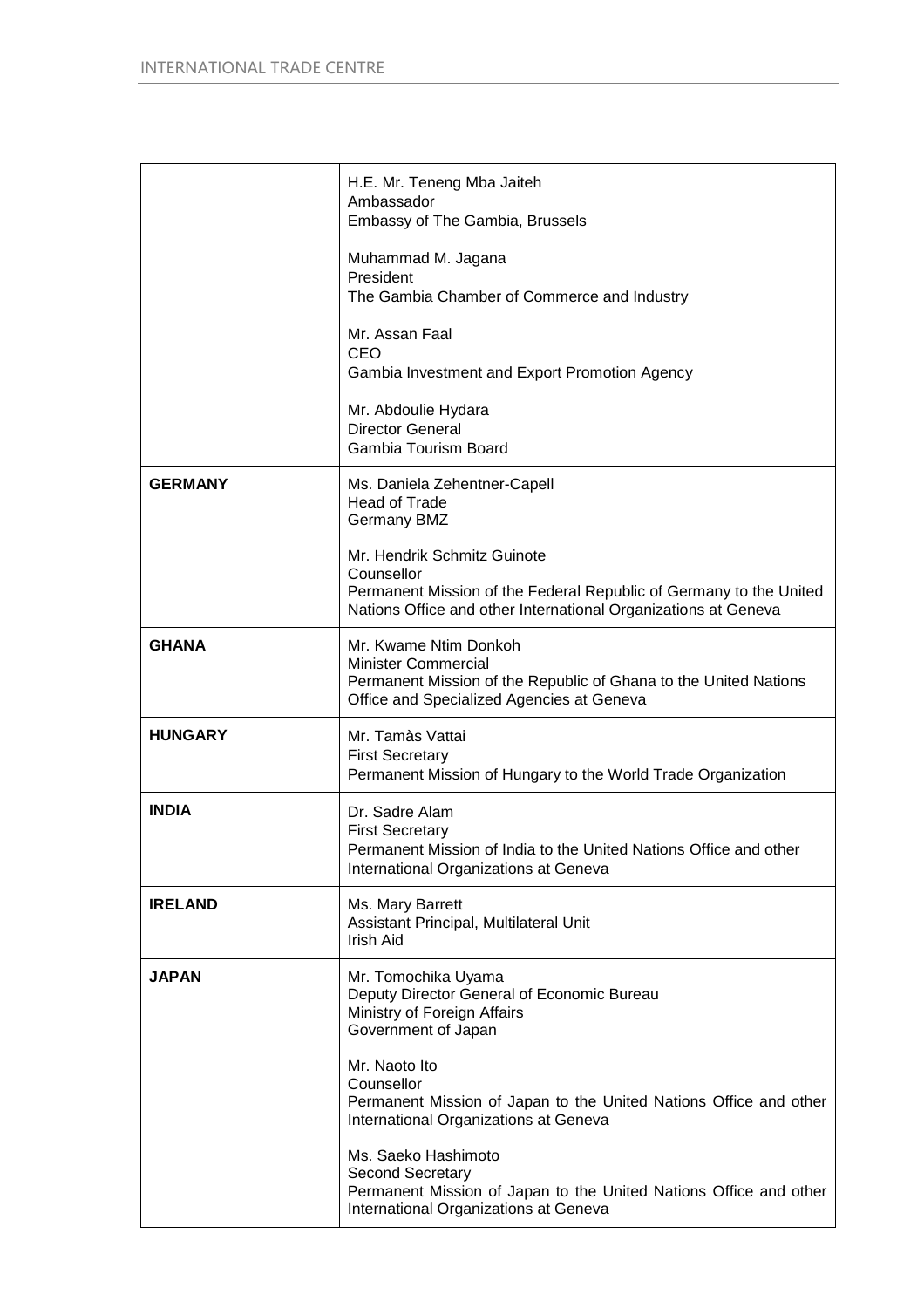| <b>JORDAN</b>     | H.E. Ms. Saja Majali<br>Ambassador<br>Permanent Mission of the Hashemite Kingdom of Jordan in Geneva                                                                        |
|-------------------|-----------------------------------------------------------------------------------------------------------------------------------------------------------------------------|
|                   | Mr. Ahmad Hammad<br><b>Economic Counsellor</b><br>Permanent Mission of the Hashemite Kingdom of Jordan in Geneva                                                            |
| <b>KAZAKHSTAN</b> | Mr. Kanat Rakhmetov<br><b>Second Secretary</b><br>Permanent Mission of the Republic of Kazakhstan to the United<br>Nations and other International Organizations at Geneva  |
| <b>KENYA</b>      | Mr. Stephen Karau<br>Ambassador<br>Permanent Mission of the Republic of Kenya to the United Nations<br>Office at Geneva                                                     |
|                   | Mr. Livingstone M. Wahuro<br>Permanent Mission of the Republic of Kenya to the United Nations<br>Office at Geneva                                                           |
| <b>KYRGYZSTAN</b> | Ms. Dilde Sarbagysheva<br>Minister-Counsellor<br>Permanent Mission of the Kyrgyz Republic to the United Nations<br>Office at Geneva                                         |
| <b>LESOTHO</b>    | Mr. Moshe Kao<br>Permanent Representative<br>Permanent Mission of the Kingdom of Lesotho to the United Nations<br>Office and other International Organizations at Geneva    |
|                   | Mr. Motikof Seeeng<br><b>First Secretary</b><br>Permanent Mission of the Kingdom of Lesotho to the United Nations<br>Office and other International Organizations at Geneva |
| <b>LIBERIA</b>    | H.E. Mr. Axel M. Addy<br>Minister<br>Ministry of Commerce and Industry<br>Government of Liberia                                                                             |
| <b>LITHUANIA</b>  | Mrs. Dalia Kadisiene<br><b>Minister Counsellor</b><br>Permanent Representative to the WTO                                                                                   |
| <b>MAURITIUS</b>  | Mr. Rajkumar Sookun<br>Deputy Permanent Representative<br>Permanent Mission of the Republic of Mauritius to the United Nations<br>Office at Geneva                          |
|                   | Mr. Anandrao Hurree<br><b>Minister Counsellor</b><br>Permanent Mission of the Republic of Mauritius to the United Nations<br>Office at Geneva                               |
|                   | Mr. Nikesh Heerowa<br><b>Second Secretary</b>                                                                                                                               |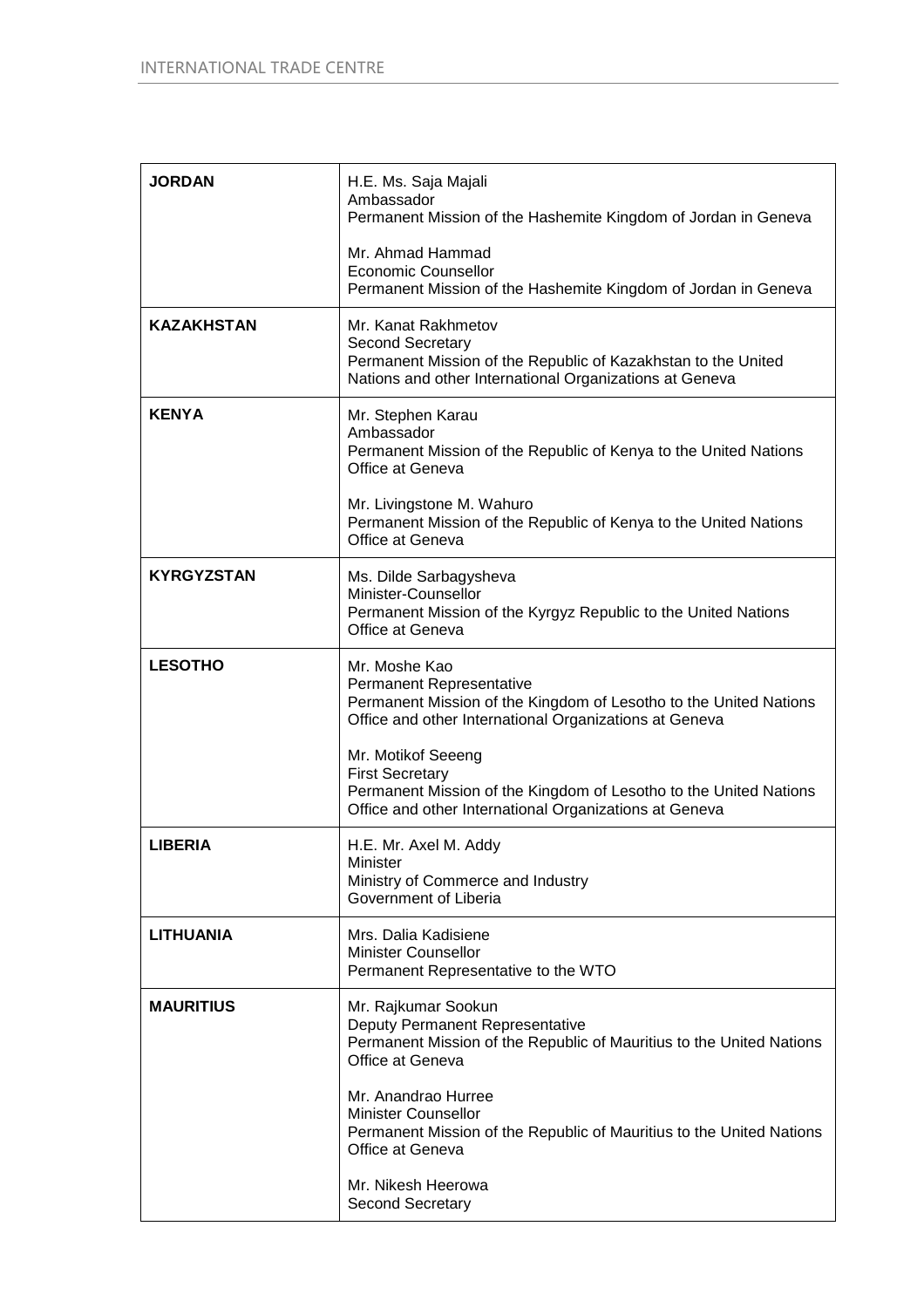|                          | Permanent Mission of the Republic of Mauritius to the United Nations<br>Office at Geneva                                                                                                          |
|--------------------------|---------------------------------------------------------------------------------------------------------------------------------------------------------------------------------------------------|
|                          | Mrs. Li Pin Yuen<br>Second Secretary<br>Permanent Mission of the Republic of Mauritius to the United Nations<br>Office at Geneva                                                                  |
| <b>MEXICO</b>            | Mr. Felipe Pietrini Sánchez<br><b>First Secretary</b><br>Permanent Mission of Mexico to the WTO                                                                                                   |
| <b>MONGOLIA</b>          | H.E. Mr. Vaanchig Purevdorj<br>Ambassador<br>Permanent Representative to the WTO<br>Permanent Mission of Mongolia to the United Nations Office and<br>other International Organizations at Geneva |
| <b>MOZAMBIQUE</b>        | Ms. Olga Munguambe<br><b>Commercial Counsellor</b><br>Permanent Mission of the Republic of Mozambique to the United<br>Nations Office at Geneva                                                   |
| <b>NETHERLANDS (THE)</b> | Mrs. Elsbeth Akkerman<br>Deputy Permanent Representative to the WTO<br><b>Head Economic Section</b><br>Permanent Representation of the Kingdom of the Netherlands                                 |
|                          | Mrs. Caroline Ramaekers<br><b>First Secretary</b><br>Deputy Head Economic Section<br>Permanent Representation of the Kingdom of the Netherlands                                                   |
| <b>NICARAGUA</b>         | Mrs. Mariela Loaisiga Garcia<br>Counsellor<br>Permanent Mission of Nicaragua to the United Nations Office at<br>Geneva                                                                            |
|                          | Ms. Julia Kraft<br>Permanent Mission of Nicaragua to the United Nations Office at<br>Geneva                                                                                                       |
| <b>NORWAY</b>            | Ms. Torun Dramdal<br>Senior Adviser<br>Ministry of Foreign Affairs<br>Government of Norway                                                                                                        |
| <b>PAKISTAN</b>          | H.E. Engr. Khurram Dastgir Khan,<br><b>Minister of Commerce</b><br>Government of Pakistan                                                                                                         |
|                          | H.E. Dr. Syed Tauqir Shah<br>Ambassador<br>Permanent Representative to the WTO<br>Permanent Mission of the Islamic Republic of Pakistan to the World<br><b>Trade Organization</b>                 |
|                          |                                                                                                                                                                                                   |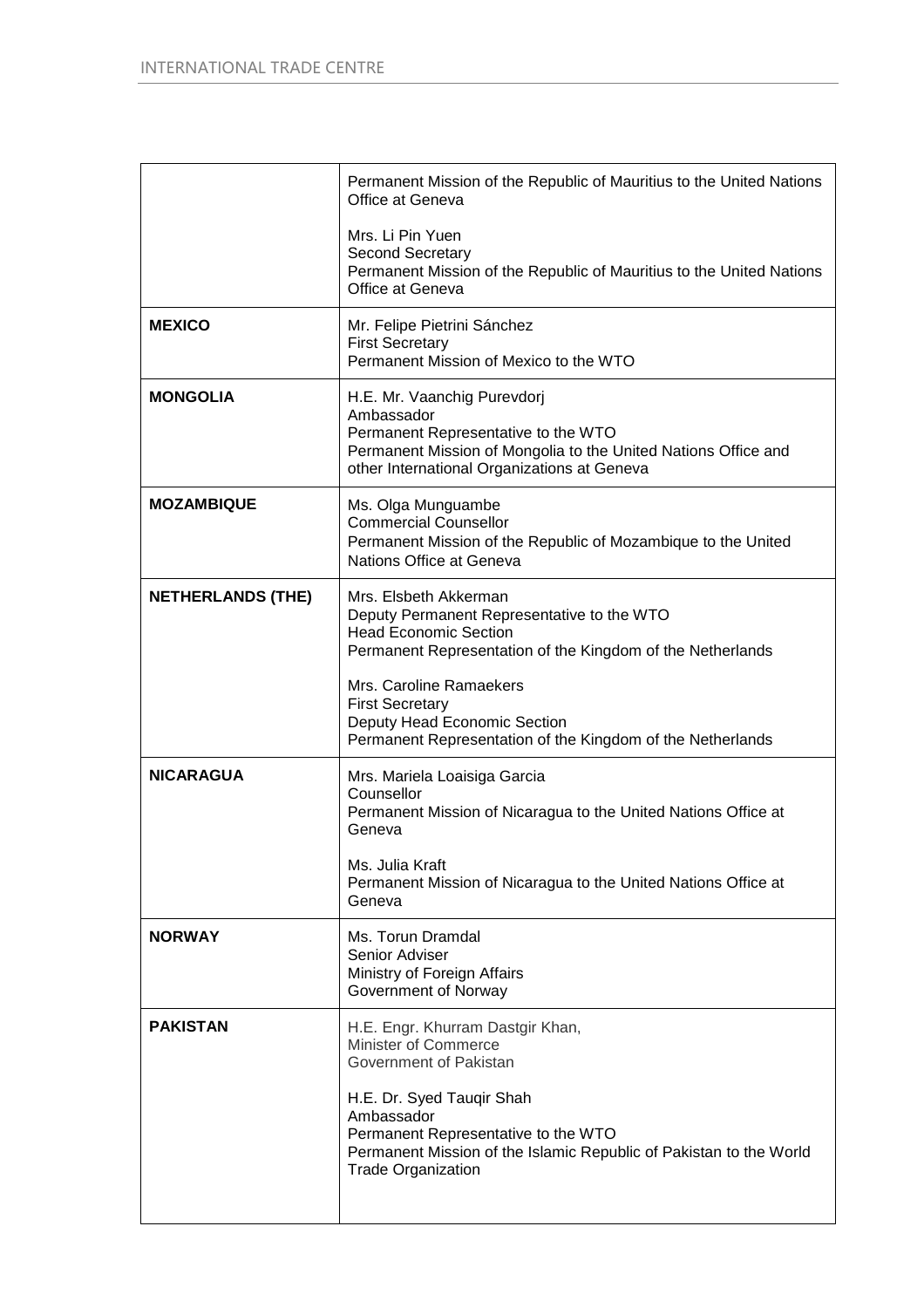|                          | Mr. M. Syed Atif Raza<br><b>First Secretary</b><br>Permanent Mission of the Islamic Republic of Pakistan to the United<br>Nations Office and other international organisations at Geneva                                                                                                                                            |
|--------------------------|-------------------------------------------------------------------------------------------------------------------------------------------------------------------------------------------------------------------------------------------------------------------------------------------------------------------------------------|
| <b>PARAGUAY</b>          | Ms. Raquel Pereira<br>Attaché<br>Permanent Mission of the Republic of Paraguay to the United Nations<br>Office at Geneva                                                                                                                                                                                                            |
| <b>PHILIPPINES (THE)</b> | Ms. Magnolia Uy<br><b>Commercial Counsellor</b><br>Permanent Mission of the Philippines to the WTO                                                                                                                                                                                                                                  |
| <b>POLAND</b>            | Mr. Dariusz Piotre Karnowski<br><b>Minister Counsellor</b><br>Permanent Mission of the Republic of Poland to the United Nations<br>Office and other International Organizations at Geneva                                                                                                                                           |
| <b>SAUDI ARABIA</b>      | Mr. Akeel Rana<br><b>International Trade Officer</b><br>Office of the Saudi Commercial Attaché Geneva                                                                                                                                                                                                                               |
| <b>SINGAPORE</b>         | Ms. Esther Peh<br><b>First Secretary Economic</b><br>Permanent Mission of Singapore to the WTO                                                                                                                                                                                                                                      |
| <b>SPAIN</b>             | Mr. Alberto Sanz Serrano<br>Deputy Permanent Representative<br>Permanent Mission of Spain to the WTO                                                                                                                                                                                                                                |
| <b>SWEDEN</b>            | Ms. Ulrika Hessling-Sjostrom<br>Programme Manager, Specialist Economic Development<br>Swedish International Development Cooperation Agency<br>Ms. Emili Perez<br>Program Specialist<br>Swedish International Development Cooperation Agency<br>Mr. John Bäcknäs<br><b>First Secretary</b><br>Permanent Mission of Sweden to the WTO |
| <b>SWITZERLAND</b>       | Ms. Anne de Chambrier<br><b>State Secretariat for Economic Affairs</b><br>Government of Switzerland<br>Mr. Edouard Jay<br>Counsellor<br>Permanent Mission of Switzerland to the WTO<br>Ms. Ines Radermecker<br>Intern<br>Permanent Mission of Switzerland to the WTO                                                                |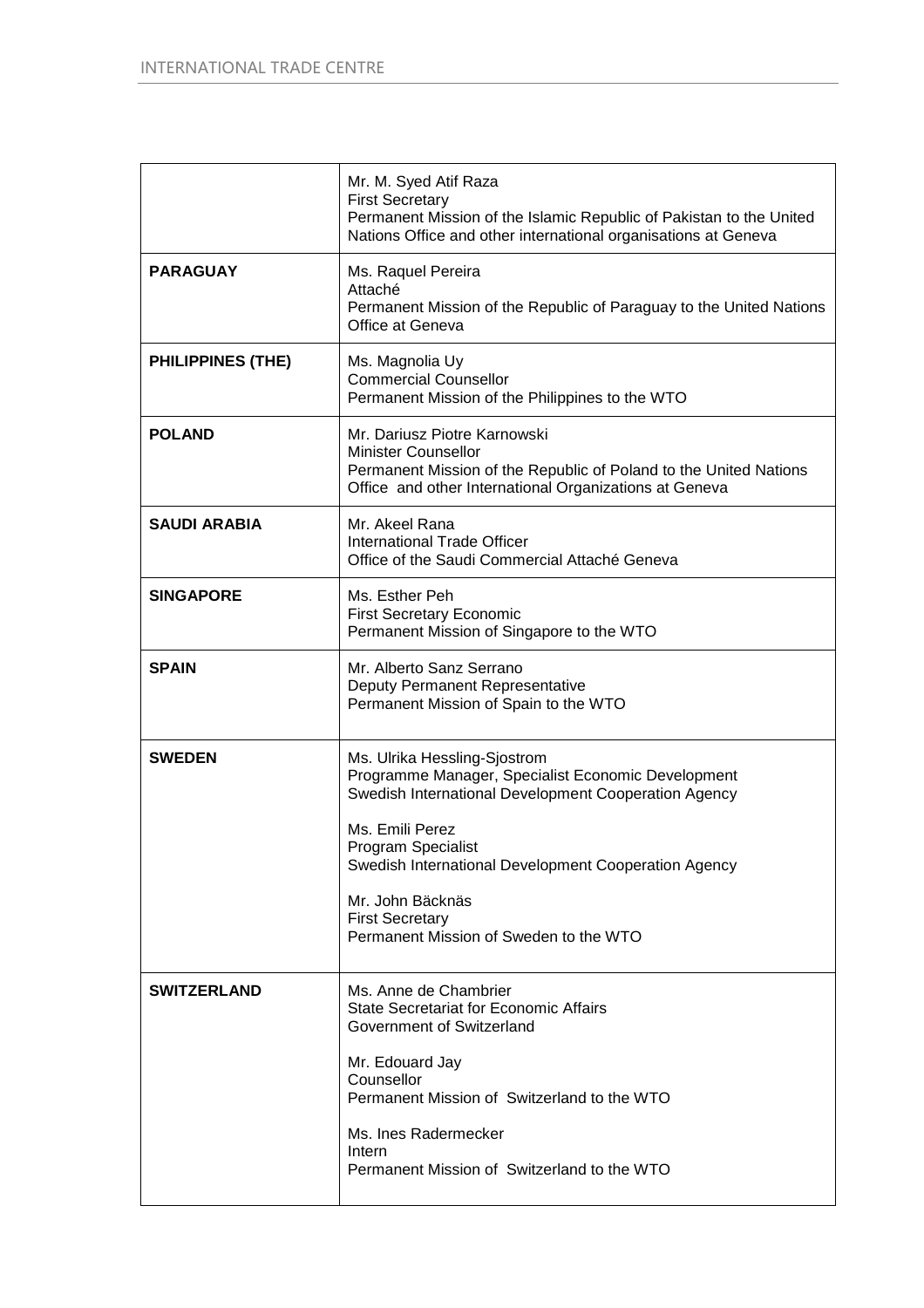| <b>CHINESE TAIPEI</b>                                                                    | Ms. Chiung-Fang Hsu<br><b>Third Secretary</b><br>Permanent Mission of the Separate Customs Territory of Taiwan,<br>Penghu, Kinmen and Matsu to the WTO                                                                                                                                                                               |
|------------------------------------------------------------------------------------------|--------------------------------------------------------------------------------------------------------------------------------------------------------------------------------------------------------------------------------------------------------------------------------------------------------------------------------------|
| <b>TAJIKISTAN</b>                                                                        | H.E. Mr. Jamshed Khamidov<br>Ambassador<br>Permanent Representative of the Republic of Tajikistan to the UN<br>Office and other International Organizations at Geneva<br>Mr. Abdurakhmon Adburakhmonov<br>Permanent Representative of the Republic of Tajikistan to the UN<br>Office and other International Organizations at Geneva |
| <b>THAILAND</b>                                                                          | Mr. Kitjawat Tacharoen<br><b>First Secretary</b><br>Permanent Mission of the Kingdom of Thailand to the United Nations<br>Office and other International Organizations at Geneva                                                                                                                                                     |
| <b>TUNISIA</b>                                                                           | H.E. Mr. Walid Doudech<br>Ambassador<br>Permanent Representative<br>Permanent Mission of the Republic of Tunisia to the United Nations<br>Office at Geneva and other specialized institutions in Switzerland                                                                                                                         |
| <b>TURKEY</b>                                                                            | Mr. Kasim Kaban<br><b>First Secretary</b><br>Permament Mission of Turkey to the WTO                                                                                                                                                                                                                                                  |
| <b>UGANDA</b>                                                                            | H.E. Mr. Christopher Onyanga Aparr<br>Ambassador<br>Permanent Mission of the Republic of Uganda to the United Nations<br>Office and other International Organizations at Geneva                                                                                                                                                      |
| <b>UKRAINE</b>                                                                           | Ms. Tetiana Kucher<br>Second Secretary<br>Permanent Mission of Ukraine to the United Nations Office and other<br>International Organizations in Geneva<br>Ms. Kateryna Sobko-Nesteruk<br><b>Third Secratary</b>                                                                                                                      |
|                                                                                          | Permanent Mission of Ukraine to the United Nations Office and other<br>International Organizations in Geneva                                                                                                                                                                                                                         |
| <b>UNITED KINGDOM OF</b><br><b>GREAT BRITAIN AND</b><br><b>NORTHERN IRELAND</b><br>(the) | Mr. Sacha Silva<br>Senior Trade for Development Policy Advisor<br>Permanent Mission of the United Kingdom to the United Nations<br>Office and other International Organizations at Geneva                                                                                                                                            |
| <b>UNITED STATES OF</b><br><b>AMERICA (THE)</b>                                          | Ms. Mary Thornton<br>Attacheé<br>Permanent Mission of the United States of America to the WTO<br>Ms. Virginia Brown<br>Director of the Office of Trade and Regulatory Reform<br>U.S. Agency for International Development                                                                                                            |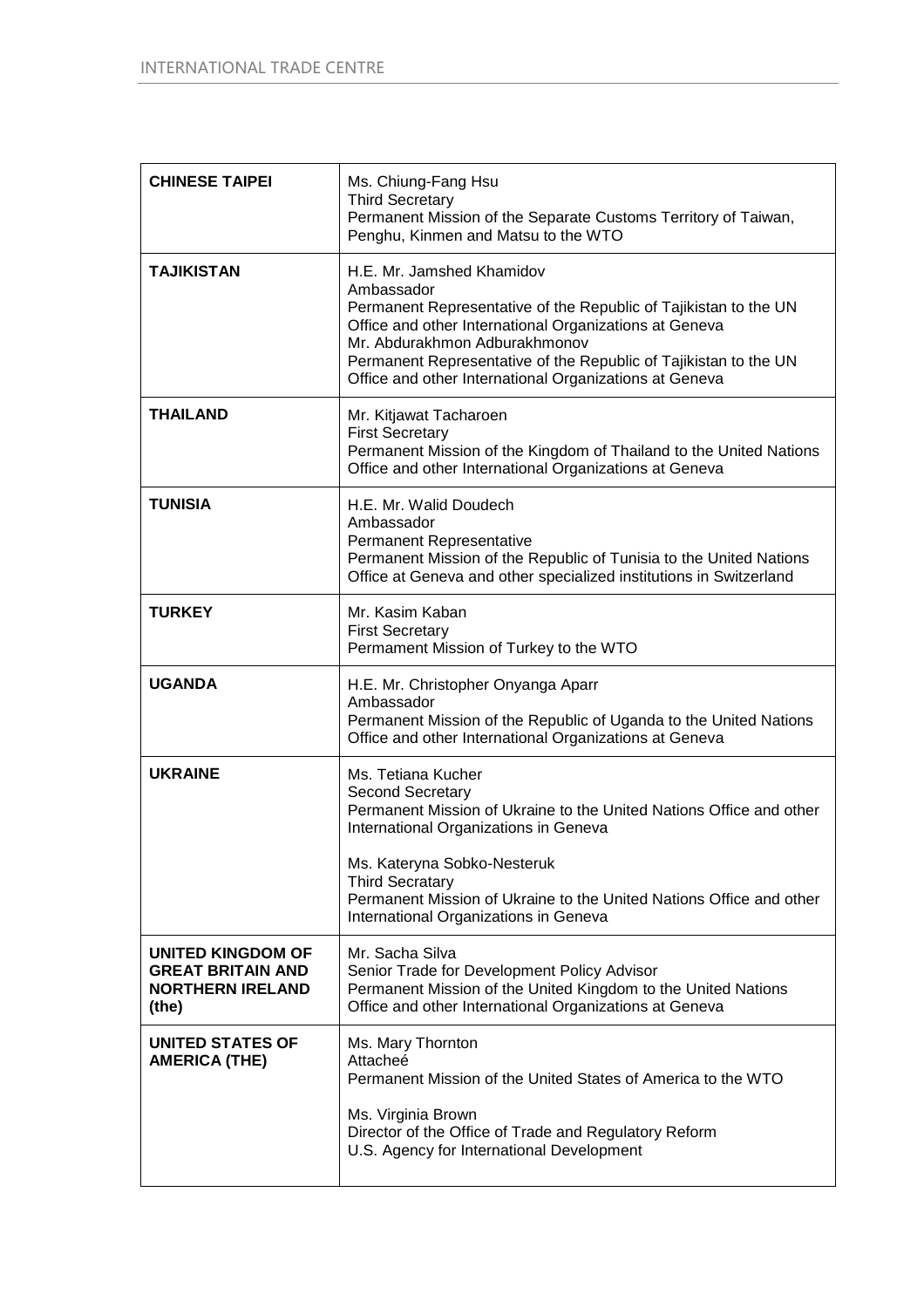| <b>VENEZUELA (Bolivarian</b><br><b>Republic of)</b> | Ms. Violeta Fonseca<br><b>Minister Counsellor</b><br>Permanent Mission of the Bolivarian Republic of Venezuela to the<br>United Nations Office and other international organisations at Geneva |
|-----------------------------------------------------|------------------------------------------------------------------------------------------------------------------------------------------------------------------------------------------------|
| <b>YEMEN</b>                                        | Mr. Najib Hamim<br>Economic Attaché, WTO Affairs<br>Permanent Mission of the Republic of Yemen to the United Nations<br>Office at Geneva and other Specialized Agencies in Europe              |
| <b>ZAMBIA</b>                                       | Mrs. Kayula Siame<br><b>Permanent Secretary</b><br>Ministry of Commerce, Trade and Industry<br>Government of Zambia                                                                            |
|                                                     | Ms. Lillian Bwalya<br>Director of Trade<br>Ministry of Commerce, Trade and Industry<br>Government of Zambia                                                                                    |
|                                                     | Ms. Margaret Kaemba<br>Charge D'Affairs<br>Permanent Mission of Zambia to the United Nations Office and other<br>International Organizations at Geneva                                         |
|                                                     | Mr. Billy Kunda Malijani<br><b>First Secretary Trade</b><br>Permanent Mission of Zambia to the United Nations Office and other<br>International Organizations at Geneva                        |
|                                                     | Ms. Lina Mutandwa<br>Trade and Investment Promotion Officer<br>Ministry of Commerce, Trade and Industry<br>Government of Zambia                                                                |
|                                                     | Akashi Lawrence Mwalye<br>Intern- Economist<br>Permanent Mission of Zambia to the United Nations Office and other<br>International Organizations at Geneva                                     |

| UNITED NATIONS BODIES AND PROGRAMMES                                                                |                                         |
|-----------------------------------------------------------------------------------------------------|-----------------------------------------|
| <b>UNITED NATIONS</b><br><b>CONFERENCE ON</b><br><b>TRADE AND</b><br><b>DEVELOPMENT</b><br>(UNCTAD) | Mr. Mukhisa Kituyi<br>Secretary-General |
| <b>INTERNATIONAL ORGANIZATIONS</b>                                                                  |                                         |
| <b>WORLD TRADE</b><br><b>ORGANISATION (WTO)</b>                                                     | Mr. Roberto Azevêdo<br>Director-General |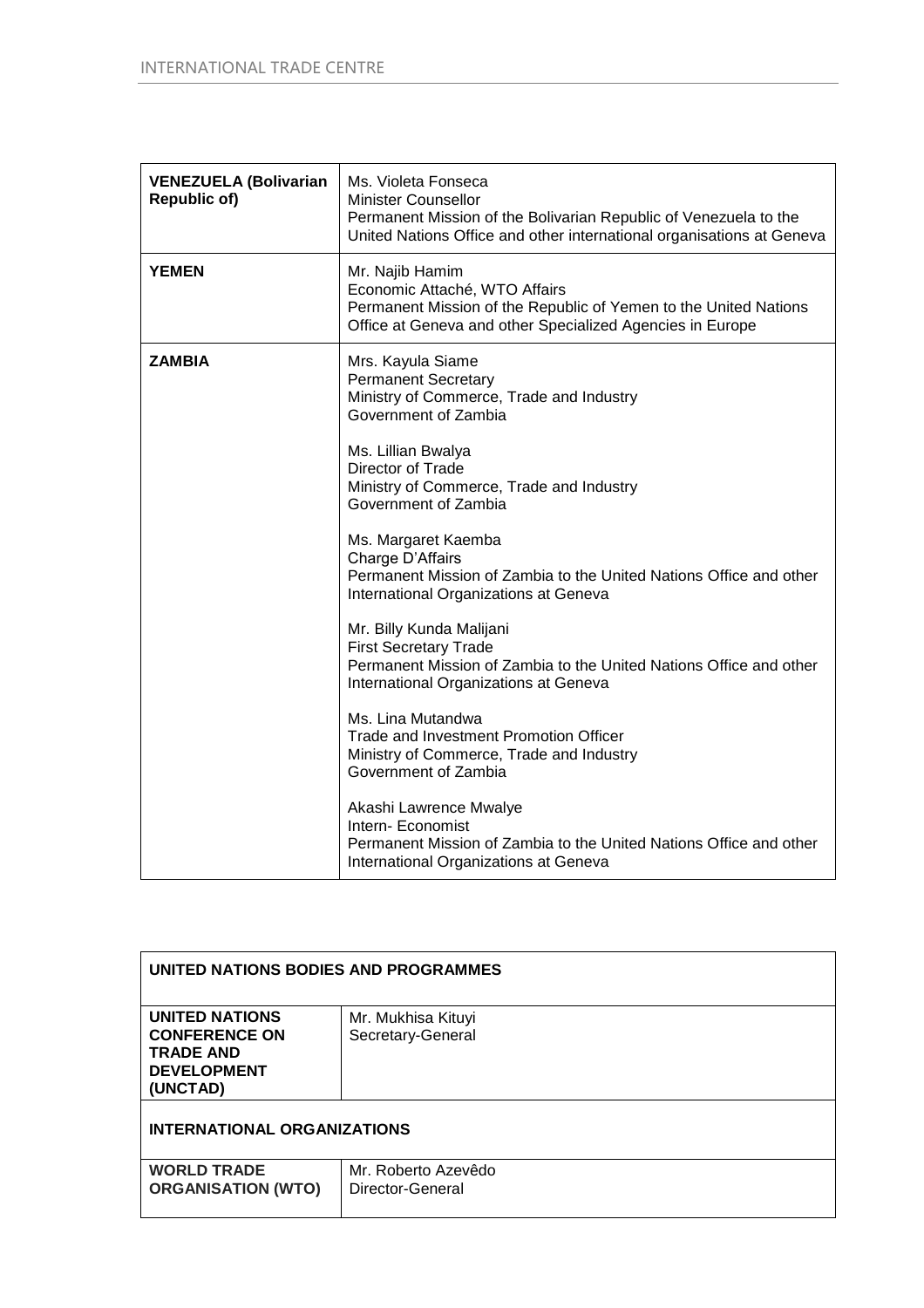| <b>ORGANISATION</b><br><b>INTERNATIONALE DE</b><br><b>LA FRANCOPHONIE</b><br>(OIF) | H.E. Mr. Henri Monceau<br>Permanent Representative<br>Mr. Lorick Stephane Moubacka<br>Assistant de coopération pour les questions économiques et de<br>développement<br>Ms. Aimee Yogo<br>Stagiaire pour les questions économiques et de développement                                                                        |  |
|------------------------------------------------------------------------------------|-------------------------------------------------------------------------------------------------------------------------------------------------------------------------------------------------------------------------------------------------------------------------------------------------------------------------------|--|
| <b>ONG INGENIIEURS DU</b><br><b>MONDE</b>                                          | Dr. François Ullmann<br>President                                                                                                                                                                                                                                                                                             |  |
| <b>INTERNATIONAL</b><br><b>LABOUR</b><br><b>ORGANIZATION</b>                       | Mr. Thoralf Stenvold<br>Senior Specialist, Global Governance<br><b>Multilateral Cooperation Department</b>                                                                                                                                                                                                                    |  |
| <b>INTERGOVERNMENTAL ORGANIZATIONS</b>                                             |                                                                                                                                                                                                                                                                                                                               |  |
| <b>AFRICAN, CARIBBEAN</b><br><b>AND PACIFIC GROUP</b><br>OF STATES (ACP)           | H.E. Mr. Marwa Joel Kisiri<br>Ambassador<br>Head of the ACP Permanent delegation at Geneva<br>Mr. Felix Maonera<br>Deputy-Head of Delegation<br>Mr. Addisu Bikila Degefa<br>Intern                                                                                                                                            |  |
| <b>AFRICAN UNION</b>                                                               | H.E. Mr. Albert Muchanga<br>Ambassador and Commissioner for Trade and Industry<br>H.E. Mr. Jean-Marie Ehouzou<br>Ambassador<br>Mr. Willie Oliver Ndembela<br>Special Assistant to the African Union Commissioner for Trade and<br>Industry<br>Mr. Babajide Sodipo<br>Senior Adviser, Trade<br><b>African Union Commission</b> |  |
| <b>EUROPEAN UNION</b>                                                              | Mrs. Tiina Satuli<br><b>First Secretary</b><br>Permanent Mission of the European Union to the WTO                                                                                                                                                                                                                             |  |
| <b>ORGANISATION OF</b><br><b>EASTERN CARIBBEAN</b><br><b>STATES</b>                | Mr. Ricardo James<br>Chargé d'Affaires                                                                                                                                                                                                                                                                                        |  |

| <b>ITC REPRESENTATIVES</b> |                                  |
|----------------------------|----------------------------------|
| Ms. Arancha González       | Executive Director               |
| <b>Ms. Dorothy Tembo</b>   | <b>Deputy Executive Director</b> |